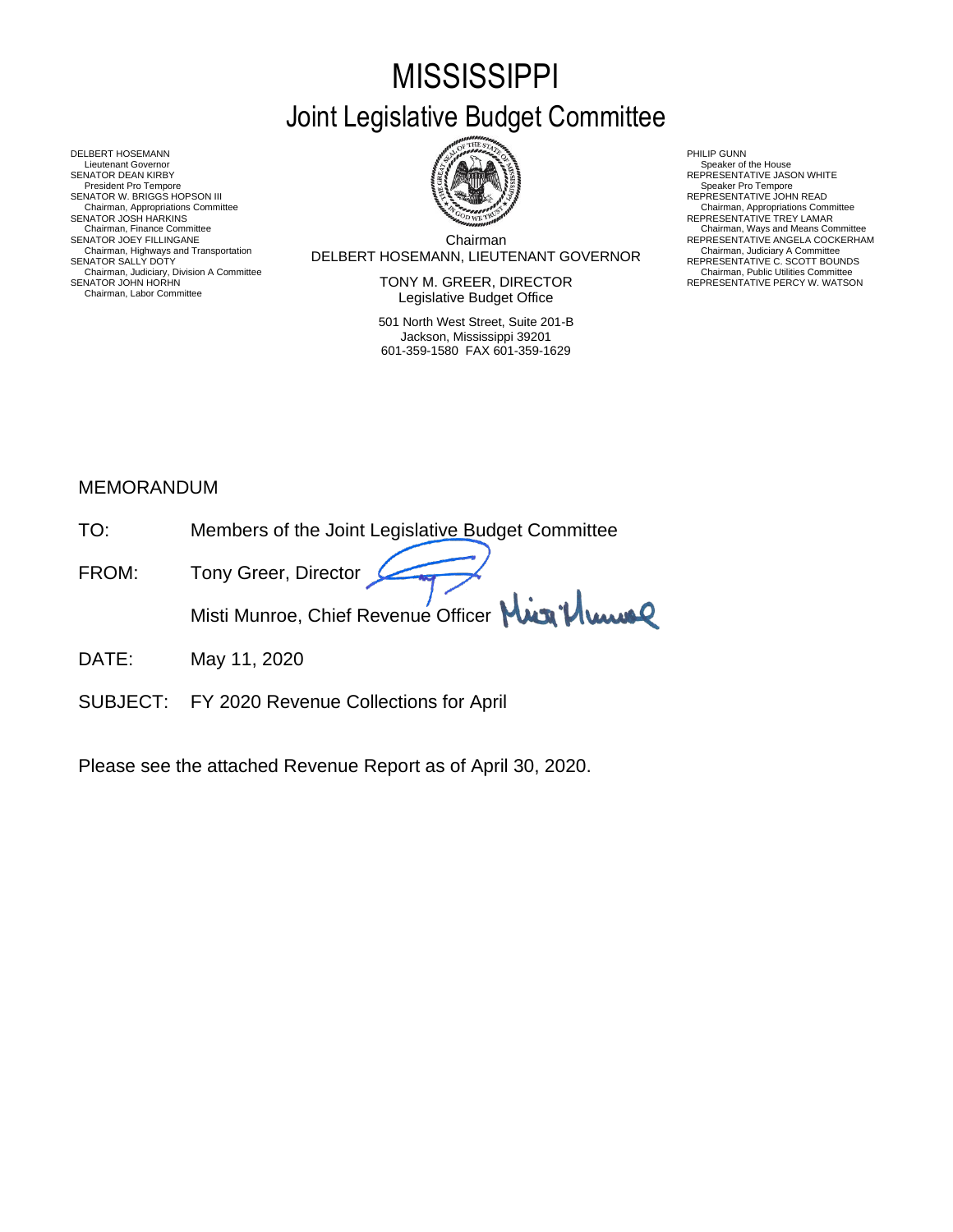



| <b>Source of Revenue Collections</b> | $Month*$  | <b>FYTD*</b> | <b>Prior</b><br>Year** |
|--------------------------------------|-----------|--------------|------------------------|
| Sales Tax                            | $-517.6$  | $-517.7$     | \$23.5                 |
| Individual Income Tax                | $-125.8$  | $-78.4$      | $-70.5$                |
| Corporate Tax                        | $-89.9$   | $-0.6$       | $-72.9$                |
| Use Tax                              | 1.7       | 30.2         | 4.0                    |
| <b>Gaming Tax</b>                    | $-11.1$   | $-10.5$      | $-12.6$                |
| <b>Total Collections</b>             | $-5244.0$ | $-526.3$     | $-5108.6$              |

*\*Figures in millions above or below the Sine Die estimate*

*\*\*Figures in millions above or below the prior year's actual collections*



#### FY 2020

Total revenue collections for the month of April FY 2020 are \$244,027,241 or 29.51% below the sine die revenue estimate. Fiscal YTD revenue collections through April are \$26,348,813 or 0.57% below the sine die estimate. Fiscal YTD total revenue collections through April 2020 are \$108,574,922 or 2.31% below the prior year's collections. The FY 2020 Sine Die Revenue Estimate is \$5,858,400,000.

On November 22, 2019, the Joint Legislative Budget Committee revised the FY 2020 revenue estimate upward by \$137.8M. FY 2020 year-to-date actual collections are \$126,910,814 below the year-to-date FY 2020 revised revenue estimate as of April 2020. The FY 2020 Revised Revenue Estimate is \$5,996,200,000.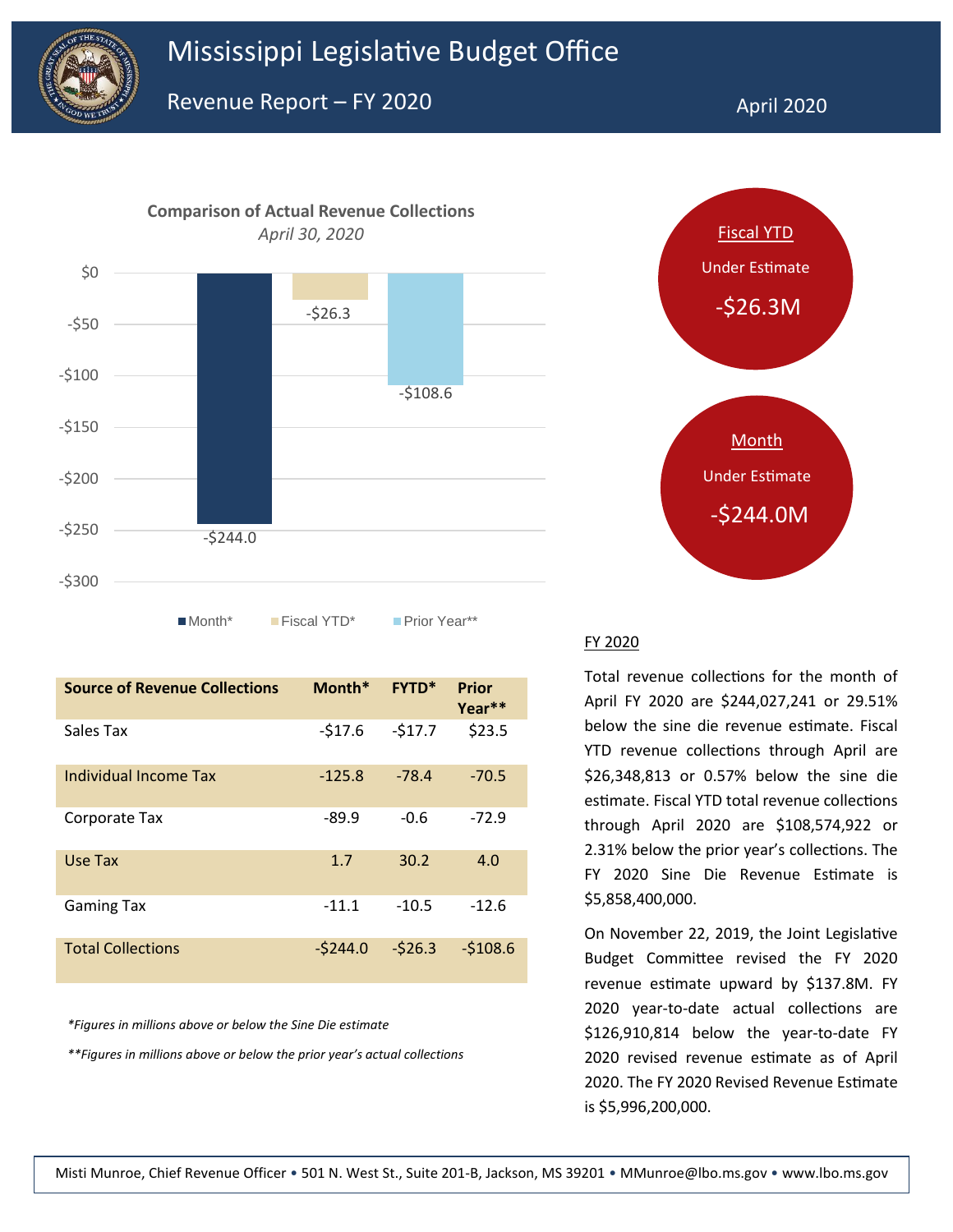

#### **Comparison of Actual Revenue Collections by Tax Type**

The graph above compares the actual revenue collections to the sine die revenue estimate for each of the main tax revenue sources. The figures reflect the amount the actual collections for Sales, Individual, Corporate, Use and Gaming taxes were above or below the estimate for the month and fiscal year-to-date. The graph also compares fiscal year-todate actual collections to prior year actual collections, as of April 30, 2020.



**10-Year Historical Total Revenue** 

Use Gaming \*Figures do not include budget reductions or other transfers used to balance the budget. Figures include Attorney General Settlements for FY 2010 – FY 2019.

## **10-Year Historical Revenue Collections by Tax Type**

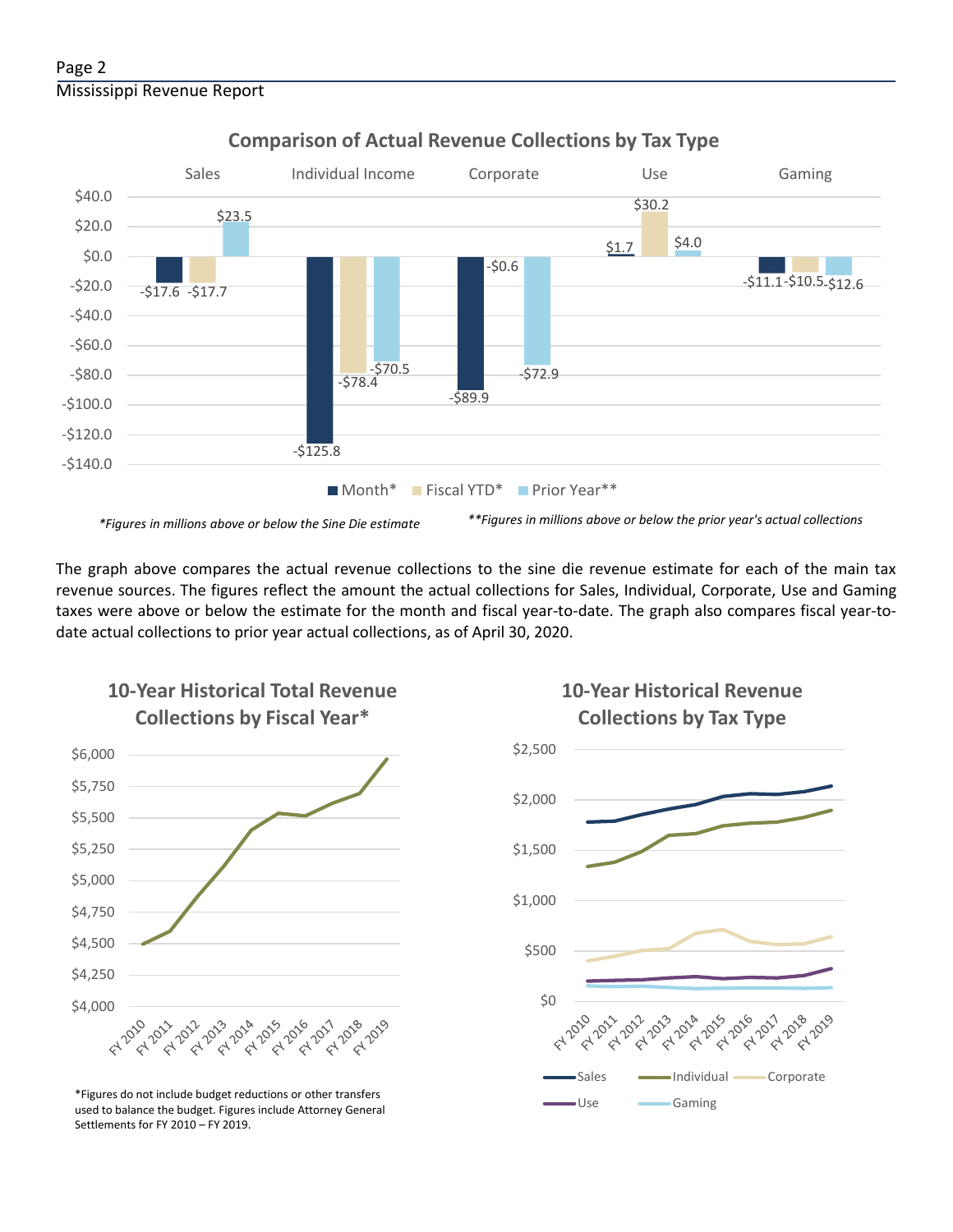#### Page 3

Mississippi Revenue Report

Below is a chart showing FY 2020 year-to-date collections compared to prior year-to-date collections.

|                                        |                      |                      | <b>Over/(Under) Prior Year</b> |           |
|----------------------------------------|----------------------|----------------------|--------------------------------|-----------|
| <b>Source of Revenue Collections</b>   | FY 2019 July - April | FY 2020 July - April | Amount (\$)                    | % Change  |
| Sales Tax                              | \$1,653,040,864      | \$1,676,519,994      | \$23,479,130                   | 1.42%     |
| Individual Income Tax                  | 1,483,240,306        | 1,412,747,409        | (70, 492, 897)                 | $-4.75%$  |
| Corporate Income Tax                   | 518,607,655          | 445,709,245          | (72,898,410)                   | $-14.06%$ |
| Use Tax                                | 259,482,918          | 263,490,120          | 4,007,202                      | 1.54%     |
| <b>Insurance Premium Tax</b>           | 252,728,479          | 247,348,008          | (5,380,471)                    | $-2.13%$  |
| Tobacco, ABC & Beer                    | 204,641,871          | 210,049,928          | 5,408,057                      | 2.64%     |
| Oil & Gas Severance                    | 29,323,852           | 22,093,829           | (7,230,023)                    | $-24.66%$ |
| <b>Gaming Tax</b>                      | 113,565,131          | 100,993,460          | (12,571,671)                   | $-11.07%$ |
| Other Dept. of Revenue                 | 32,479,775           | 35,157,113           | 2,677,338                      | 8.24%     |
| Other Than Dept. of Revenue            | 137,633,008          | 142,051,729          | 4,418,721                      | 3.21%     |
| Sub-Total                              | 4,684,743,859        | 4,556,160,835        | (128, 583, 024)                | $-2.74%$  |
| <b>All Other Transfers/Collections</b> | 17,658,336           | 37,666,438           | 20,008,102                     | 113.31%   |
| <b>Total</b>                           | \$4,702,402,195      | \$4,593,827,273      | ( \$108,574,922]               | $-2.31%$  |



#### **Economic Statistics**:  **Economic Statistics**:

| Unemployment Rate                  |            |         |           |         |
|------------------------------------|------------|---------|-----------|---------|
|                                    | Latest     | Change  | Frequency | Date    |
| Mississippi                        | 5.3%       | $-0.1$  | Monthly   | Mar-20  |
| <b>United States</b>               | 4.4%       | 0.9     | Monthly   | Mar-20  |
|                                    |            |         |           |         |
| GDP (millions)                     |            |         |           |         |
|                                    | Latest     | Change* | Frequency | Date    |
| Mississippi                        | 105,004    | 2.1%    | Quarterly | 2019:04 |
| <b>United States</b>               | 19,220,000 | 2.1%    | Quarterly | 2019:04 |
|                                    |            |         |           |         |
| Mississippi Employment (thousands) |            |         |           |         |
|                                    | Latest     | Change  | Frequency | Date    |
| Total Nonfarm                      | 1,155.8    | $-0.6%$ | Monthly   | Mar-20  |
| <b>Total Private</b>               | 913.8      | $-0.6%$ | Monthly   | Mar-20  |
|                                    |            |         |           |         |

\*annualized quarterly growth

\*Figures in millions.

April FY 2020 General Fund collections were \$298,463,561 or 33.86% below April FY 2019 actual collections. Sales tax collections for the month of April were below the prior year by \$12.1M. Individual income tax collections for the month of April were below the prior year by \$141.7M. Corporate income tax collections for the month of April were below the prior year by \$121.4M.

For a more detailed listing of revenue collections for the State of Mississippi, please see the attached MS Department of Finance and Administration's monthly Revenue Report.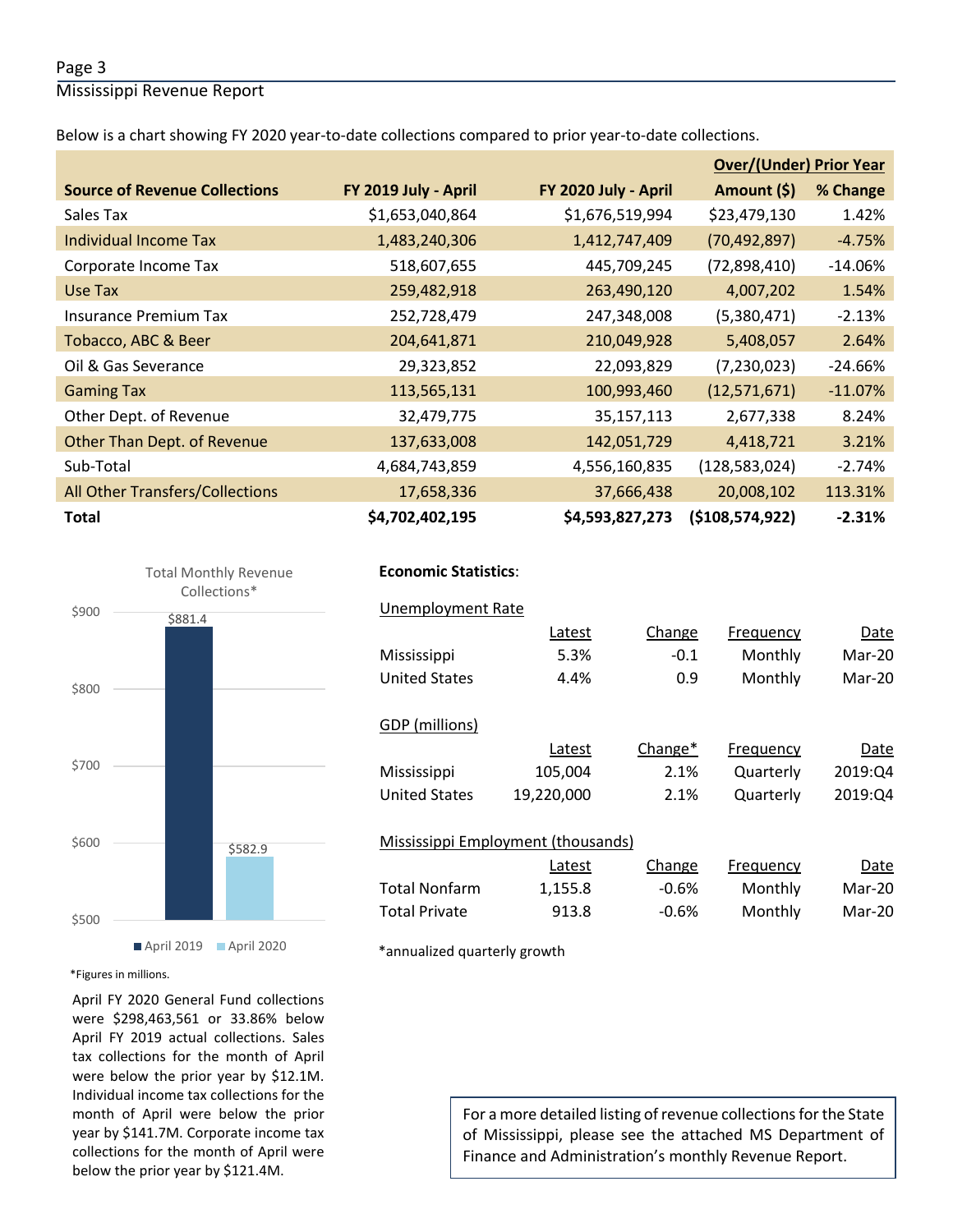# Mississippi Department of Finance and Administration Revenue Report

*As of April 30, 2020*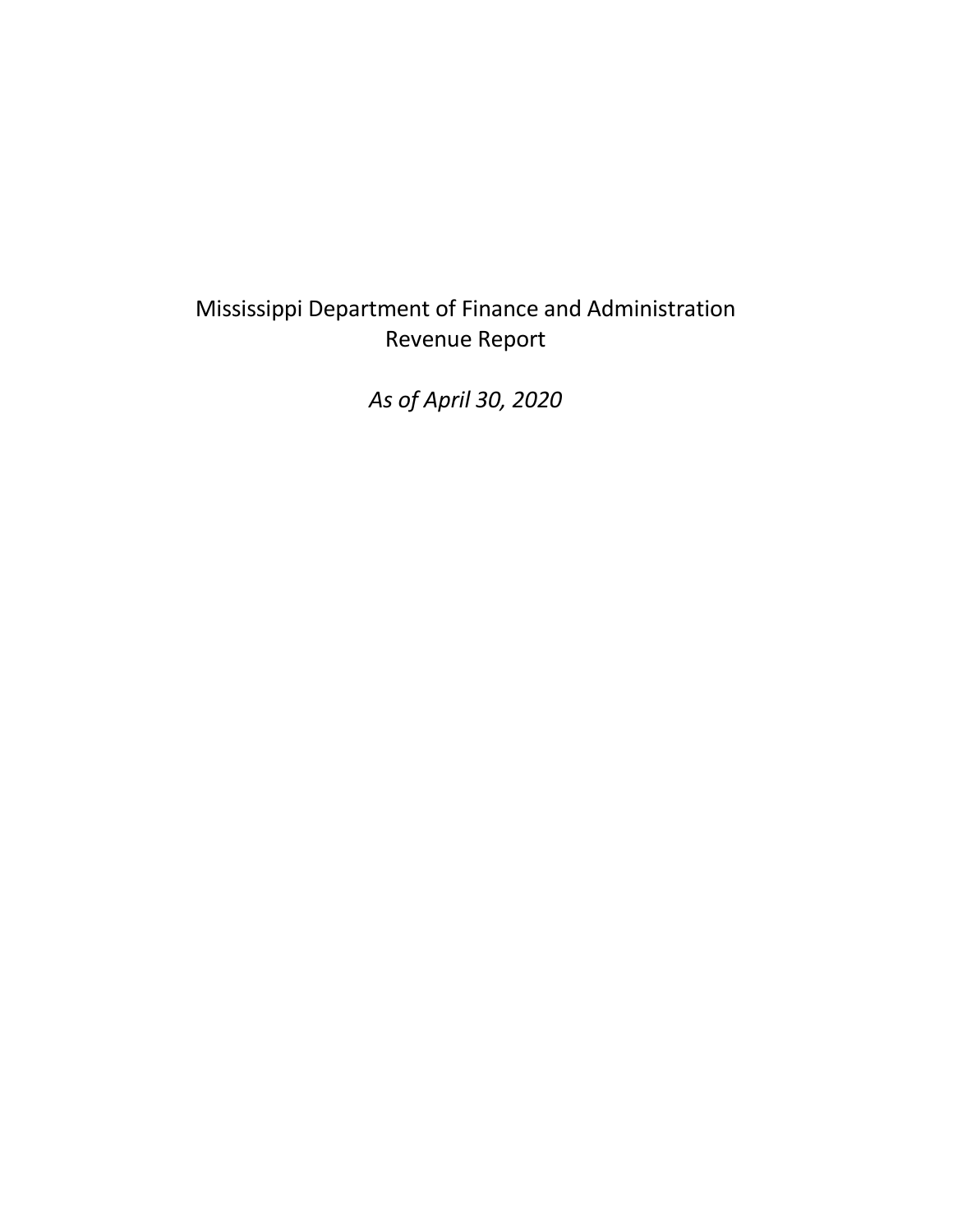Page 1

|                                          |    |                    |                    | <b>STATE OF MISSISSIPPI</b> |                  |                    |                           |                |
|------------------------------------------|----|--------------------|--------------------|-----------------------------|------------------|--------------------|---------------------------|----------------|
|                                          |    |                    | <b>ACTUAL</b>      |                             |                  | <b>ACTUAL</b>      | <b>OVER OR UNDER</b>      |                |
|                                          |    | <b>ACTUAL</b>      | <b>COLLECTIONS</b> | <b>ESTIMATE</b>             | <b>ESTIMATE</b>  | <b>COLLECTIONS</b> | <b>ESTIMATE TO DATE</b>   |                |
|                                          |    | <b>COLLECTIONS</b> | $07-01-18$         | <b>FISCAL YEAR</b>          | $07-01-19$       | $07-01-19$         |                           |                |
| <b>SOURCE</b>                            |    | FY 2019            | $04-30-19$         | 2020                        | $04 - 30 - 20$   | $04 - 30 - 20$     | <b>AMOUNT</b>             | <b>PERCENT</b> |
| DEPT. OF REVENUE COLLECTIONS:            |    |                    |                    |                             |                  |                    |                           |                |
| <b>SALES TAX (NET)</b>                   | \$ | 2,138,037,754 \$   | 1,653,040,864 \$   | 2,188,600,000 \$            | 1,694,170,000 \$ | 1,676,519,994 \$   | (17,650,006)              | $-1.04%$       |
| INDIVIDUAL INCOME TAX                    |    | 1,898,059,305      | 1,483,240,306      | 1,900,000,000               | 1,491,100,000    | 1,412,747,409      | (78, 352, 591)            | $-5.25%$       |
| CORPORATE INCOME TAX                     |    | 643, 653, 771      | 518,607,655        | 555,200,000                 | 446,280,000      | 445,709,245        | (570, 755)                | $-0.13%$       |
| <b>USE TAX</b>                           |    | 326,412,860        | 259,482,918        | 292,200,000                 | 233,300,000      | 263,490,120        | 30,190,120                | 12.94%         |
| <b>INSURANCE PREMIUM TAX</b>             |    | 311,914,397        | 252,728,479        | 302,300,000                 | 246,110,000      | 247,348,008        | 1,238,008                 | 0.50%          |
| <b>TOBACCO TAX</b>                       |    | 138,456,827        | 114,602,733        | 140,900,000                 | 116,950,000      | 115,654,609        | (1,295,391)               | $-1.11%$       |
| <b>ABC DIVISION</b>                      |    | 81,306,986         | 67,053,856         | 81,000,000                  | 67,159,000       | 71,582,267         | 4,423,267                 | 6.59%          |
| BEER AND WINE TAX                        |    | 27,933,327         | 22,985,282         | 29,600,000                  | 24,403,000       | 22,813,052         | (1,589,948)               | $-6.52%$       |
| OIL SEVERANCE TAX                        |    | 31,592,541         | 26,456,083         | 32,300,000                  | 26,920,000       | 20,444,575         | (6,475,425)               | $-24.05%$      |
| NATURAL GAS SEVERANCE TAX                |    | 3,296,326          | 2,867,769          | 3,800,000                   | 3,170,000        | 1,649,254          | (1,520,746)               | $-47.97%$      |
| <b>ESTATE TAX</b>                        |    | $\theta$           | $\theta$           | $\overline{0}$              | $\Omega$         | $\overline{0}$     | $\theta$                  | $0.00\%$       |
| <b>AUTO TAG FEES</b>                     |    | 13,229,492         | 10,283,118         | 10,300,000                  | 8,093,000        | 11,515,205         | 3,422,205                 | 42.29%         |
| <b>INSTALLMENT LOAN TAX</b>              |    | 11,575,373         | 10,732,819         | 11,000,000                  | 10,372,000       | 11,773,120         | 1,401,120                 | 13.51%         |
| PAYMENT IN LIEU OF TAX                   |    | 1,200,000          | 1,200,000          | 1,200,000                   | 1,200,000        | 1,200,000          | $\boldsymbol{0}$          | $0.00\%$       |
| <b>MISCELLANEOUS</b>                     |    | 10,839,381         | 10,263,836         | 11,400,000                  | 10,782,000       | 10,668,786         | (113,214)                 | $-1.05%$       |
| <b>GAMING FEES &amp; TAXES</b>           |    | 136,631,531        | 113,565,131        | 134,500,000                 | 111,500,000      | 100,993,460        | (10, 506, 540)            | $-9.42%$       |
| TOTAL DEPT. OF REVENUE:                  |    | 5,774,139,870      | 4,547,110,851      | 5,694,300,000               | 4,491,509,000    | 4,414,109,106      | (77, 399, 894)            | $-1.72%$       |
| OTHER THAN DEPT. OF REVENUE COLLECTIONS: |    |                    |                    |                             |                  |                    |                           |                |
| <b>INTEREST ON INVESTMENTS</b>           |    | 22,440,578         | 17,388,339         | 16,000,000                  | 12,124,346       | 26,150,634         | 14,026,288                | 115.69%        |
| HIGHWAY SAFETY PATROL                    |    | 18,182,159         | 14,982,621         | 18,700,000                  | 15,522,986       | 15,517,167         | (5,819)                   | $-0.04%$       |
| <b>INSURANCE TAX</b>                     |    | 27,538,432         | 22,596,887         | 28,900,000                  | 23,562,188       | 24,396,062         | 833,874                   | 3.54%          |
| LICENSES, FEES, PERMITS                  |    | 54,588,010         | 38,274,601         | 47,300,000                  | 33,209,452       | 38,586,041         | 5,376,589                 | 16.19%         |
| <b>CRIME TAX/ASSESSMENT</b>              |    | 42,997,144         | 35,955,313         | 43,500,000                  | 35,394,864       | 31,218,163         | (4,176,701)               | $-11.80%$      |
| <b>MISCELLANEOUS</b>                     |    | 3,008,218          | 2,245,031          | 2,400,000                   | 1,890,503        | 1,522,214          | (368, 289)                | $-19.48%$      |
| <b>GAMING FEES &amp; TAXES</b>           |    | 6,660,155          | 6,190,216          | 7,300,000                   | 6,962,747        | 4,661,449          | (2,301,298)               | $-33.05%$      |
| TOTAL OTHER THAN DOR:                    |    | 175,414,696        | 137,633,008        | 164,100,000                 | 128,667,086      | 142,051,729        | 13,384,643                | 10.40%         |
| <b>TOTAL GF - (Sine Die) COLLECTIONS</b> |    | 5,949,554,566      | 4,684,743,859      | 5,858,400,000               | 4,620,176,086    | 4,556,160,835      | $\overline{(64,015,251)}$ | $-1.39%$       |
| SETTLEMENTS/OTHER                        |    | 18,238,361         | 17,658,336         | $\theta$                    | $\mathbf{0}$     | 36,481,061         | 36,481,061                | 100.00%        |
| <b>WCSR TRANSFER IN</b>                  |    | $\Omega$           | $\Omega$           |                             |                  | $\boldsymbol{0}$   | $\mathbf{0}$              | $0.00\%$       |
| OTHER NON BUDGET TRANSFER IN             |    |                    |                    |                             |                  | 1,185,377          | 1,185,377                 | 100.00%        |
| TRANSFER IN (BUD RED)                    |    |                    | $\theta$           |                             |                  | $\theta$           | $\boldsymbol{0}$          | $0.00\%$       |
| OTHER BUDGETED GF COLLECTIONS            |    |                    |                    |                             |                  | $\Omega$           |                           | $0.00\%$       |
| TOTAL GENERAL FUND:                      | S. | 5,967,792,927 \$   | 4.702.402.195 \$   | 5,858,400,000 \$            | 4,620,176,086 \$ | 4.593.827.273 \$   | (26,348,813)              | $-0.57%$       |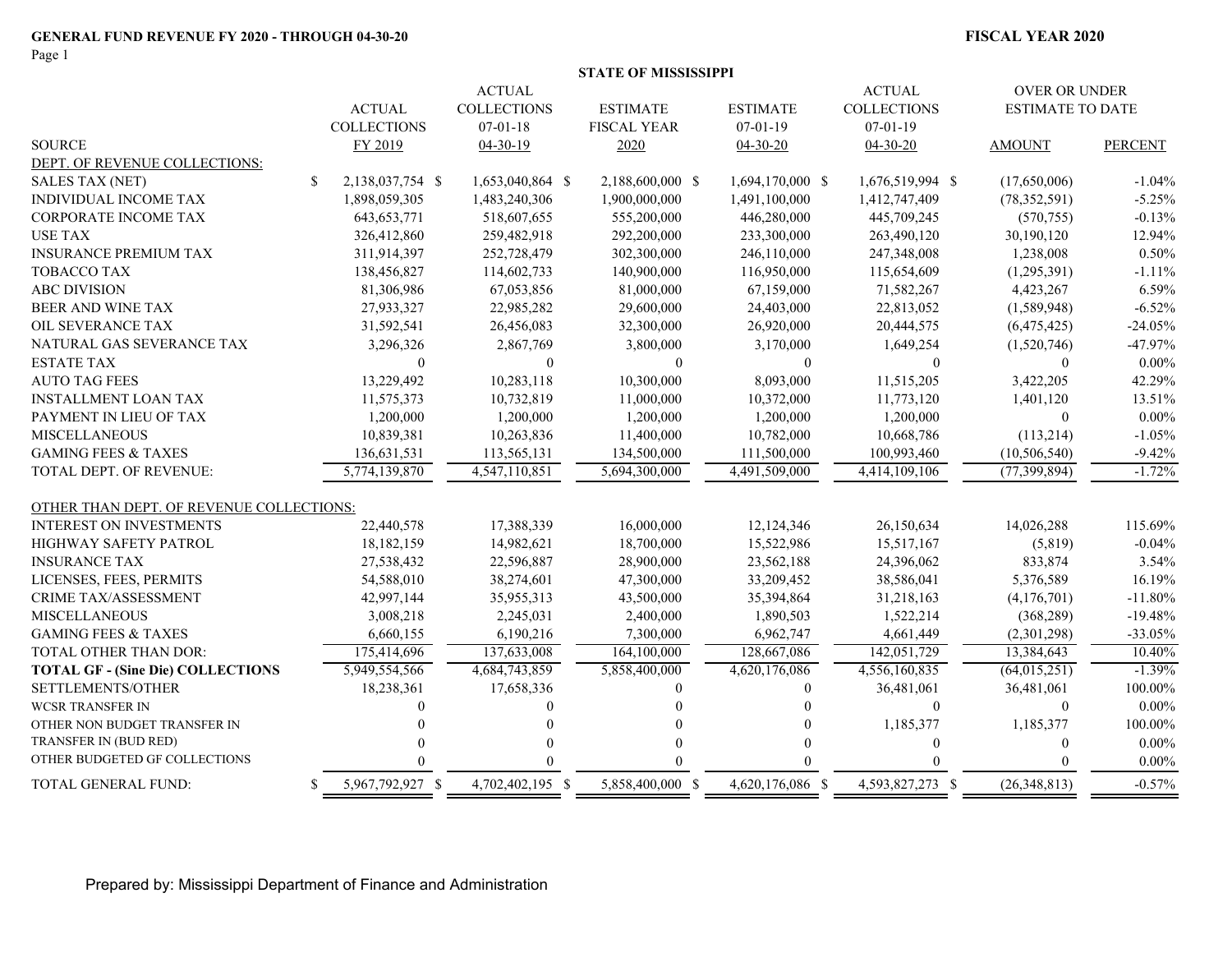#### **GENERAL FUND REVENUE FY 2020 - THROUGH 04-30-20 COMPARISON TO PRIOR YEAR COLLECTIONS**

Page 2

|                                          |    |                  |                | $07 - 01 - 18$   | $07 - 01 - 19$   | <b>INCREASE OR DECREASE</b> |                |
|------------------------------------------|----|------------------|----------------|------------------|------------------|-----------------------------|----------------|
|                                          |    | April            | April          | <b>TO</b>        | <b>TO</b>        | OVER OR UNDER PRIOR YEAR    |                |
| <b>SOURCE</b>                            |    | 2019             | 2020           | $04-30-19$       | $04 - 30 - 20$   | <b>AMOUNT</b>               | <b>PERCENT</b> |
| DEPT. OF REVENUE COLLECTIONS:            |    |                  |                |                  |                  |                             |                |
| <b>SALES TAX (NET)</b>                   | \$ | 192, 137, 761 \$ | 180,057,807 \$ | 1,653,040,864 \$ | 1,676,519,994 \$ | 23,479,130                  | 1.42%          |
| <b>INDIVIDUAL INCOME TAX</b>             |    | 304,951,660      | 163,280,240    | 1,483,240,306    | 1,412,747,409    | (70, 492, 898)              | $-4.75%$       |
| <b>CORPORATE INCOME TAX</b>              |    | 208,334,904      | 86,904,772     | 518,607,655      | 445,709,245      | (72,898,409)                | $-14.06%$      |
| <b>USE TAX</b>                           |    | 29,408,506       | 28,655,927     | 259,482,918      | 263,490,120      | 4,007,202                   | 1.54%          |
| <b>INSURANCE PREMIUM TAX</b>             |    | 87,584,501       | 82,072,580     | 252,728,479      | 247,348,008      | (5,380,471)                 | $-2.13%$       |
| TOBACCO TAX                              |    | 11,490,882       | 12,364,448     | 114,602,733      | 115,654,609      | 1,051,876                   | 0.92%          |
| <b>ABC DIVISION</b>                      |    | 7,076,953        | 7,498,644      | 67,053,856       | 71,582,267       | 4,528,411                   | 6.75%          |
| <b>BEER AND WINE TAX</b>                 |    | 2,271,962        | 2,550,315      | 22,985,282       | 22,813,052       | (172, 230)                  | $-0.75%$       |
| OIL SEVERANCE TAX                        |    | 2,634,291        | 1,016,079      | 26,456,083       | 20,444,575       | (6,011,508)                 | $-22.72%$      |
| NATURAL GAS SEVERANCE TAX                |    | 251,357          | 82,028         | 2,867,769        | 1,649,254        | (1,218,514)                 | $-42.49%$      |
| <b>ESTATE TAX</b>                        |    | $\mathbf{0}$     | $\mathbf{0}$   | $\mathbf{0}$     | $\mathbf{0}$     | $\mathbf{0}$                | $0.00\%$       |
| <b>AUTO TAG FEES</b>                     |    | 1,236,213        | 996,675        | 10,283,118       | 11,515,205       | 1,232,087                   | 11.98%         |
| <b>INSTALLMENT LOAN TAX</b>              |    | 1,761,751        | 2,420,936      | 10,732,819       | 11,773,120       | 1,040,301                   | 9.69%          |
| PAYMENT IN LIEU OF TAX                   |    | $\Omega$         | $\mathbf{0}$   | 1,200,000        | 1,200,000        | $\mathbf{0}$                | $0.00\%$       |
| <b>MISCELLANEOUS</b>                     |    | 312,825          | 328,594        | 10,263,836       | 10,668,786       | 404,950                     | 3.95%          |
| <b>GAMING FEES &amp; TAXES</b>           |    | 12,789,049       | 149,496        | 113,565,131      | 100,993,460      | (12, 571, 671)              | $-11.07%$      |
| TOTAL DEPT. OF REVENUE:                  |    | 862,242,615      | 568,378,541    | 4,547,110,851    | 4,414,109,106    | (133,001,745)               | $-2.92%$       |
| OTHER THAN DEPT. OF REVENUE COLLECTIONS: |    |                  |                |                  |                  |                             |                |
| <b>INTEREST ON INVESTMENTS</b>           |    | 1,410,726        | 1,843,512      | 17,388,339       | 26,150,634       | 8,762,295                   | 50.39%         |
| <b>HIGHWAY SAFETY PATROL</b>             |    | 1,669,970        | 1,062,417      | 14,982,621       | 15,517,167       | 534,546                     | 3.57%          |
| <b>INSURANCE TAX</b>                     |    | 1,933,348        | 1,421,882      | 22,596,887       | 24,396,062       | 1,799,176                   | 7.96%          |
| LICENSES, FEES, PERMITS                  |    | 6,514,455        | 7,131,562      | 38,274,601       | 38,586,041       | 311,440                     | 0.81%          |
| <b>CRIME TAX/ASSESSMENT</b>              |    | 6,940,526        | 3,078,995      | 35,955,313       | 31,218,163       | (4,737,150)                 | $-13.18%$      |
| <b>MISCELLANEOUS</b>                     |    | 325,985          | 33,431         | 2,245,031        | 1,522,214        | (722, 818)                  | $-32.20%$      |
| <b>GAMING FEES &amp; TAXES</b>           |    | 320,777          | (55,500)       | 6,190,216        | 4,661,449        | (1,528,767)                 | $-24.70%$      |
| TOTAL OTHER THAN:                        |    | 19,115,786       | 14,516,300     | 137,633,008      | 142,051,729      | 4,418,721                   | 3.21%          |
| <b>TOTAL GF - (Sine Die) COLLECTIONS</b> |    | 881,358,401      | 582,894,840    | 4,684,743,859    | 4,556,160,835    | (128, 583, 023)             | $-2.74%$       |
| SETTLEMENTS/OTHER                        |    |                  | $\Omega$       | 17,658,336       | 36,481,061       | 18,822,725                  | 106.59%        |
| <b>WCSR TRANSFER IN</b>                  |    |                  |                | 0                | $\theta$         | $\Omega$                    | $0.00\%$       |
| OTHER NON BUDGET TRANSFER IN             |    |                  |                |                  | 1,185,377        | 1,185,377                   | 100.00%        |
| TRANSFER IN (BUD RED)                    |    |                  |                |                  | $\theta$         | $\Omega$                    | $0.00\%$       |
| OTHER BUDGETED GF COLLECTIONS            |    |                  | $\Omega$       |                  |                  | $\Omega$                    | $0.00\%$       |
| TOTAL GENERAL FUND:                      | S  | 881,358,401 \$   | 582,894,840 \$ | 4,702,402,195 \$ | 4,593,827,273 \$ | (108, 574, 922)             | $-2.31%$       |